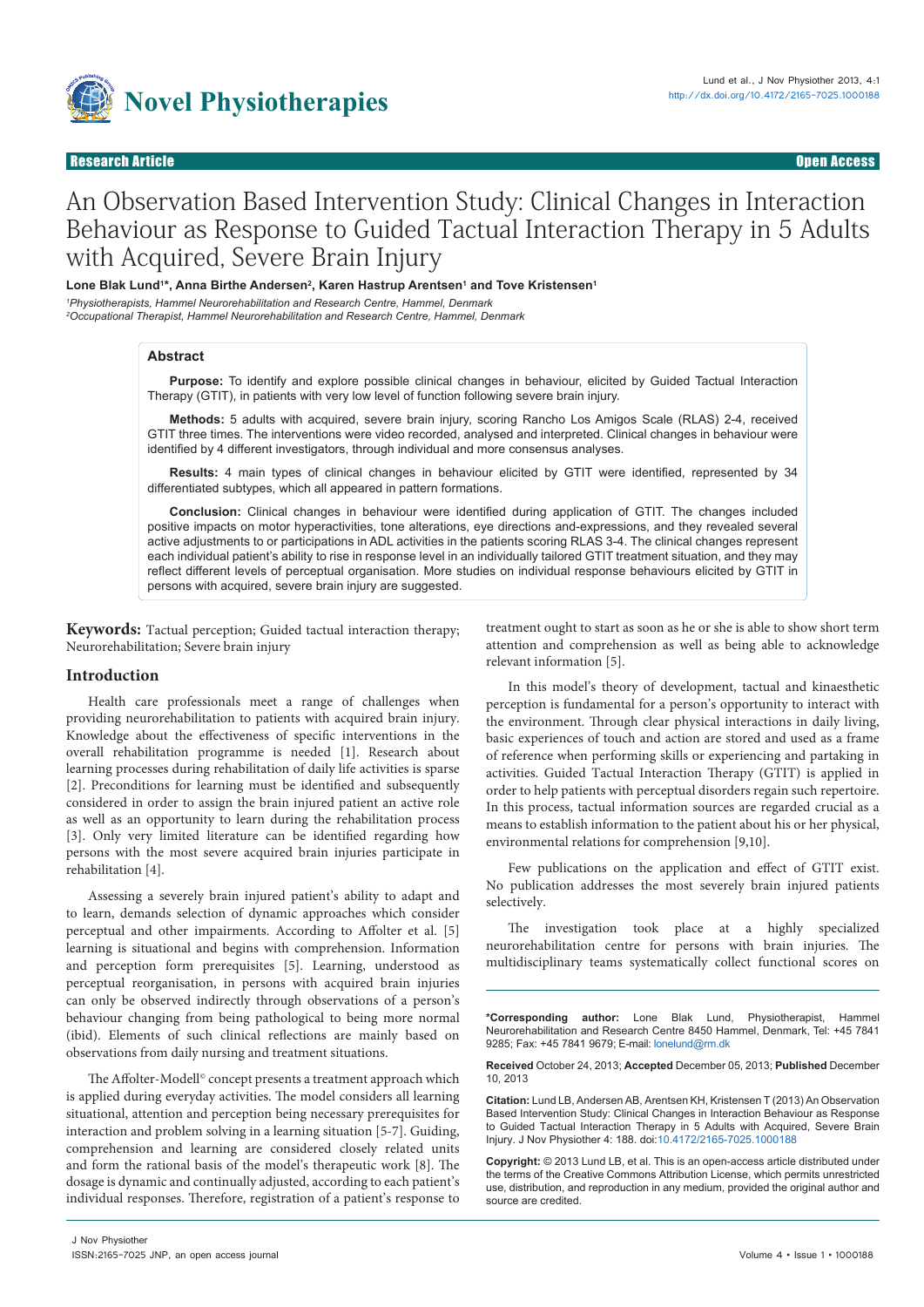the patients, with the Rancho Los Amigos Levels of Functioning Scale (RLAS) [11] being one of the standard measuring instruments. Patients scoring RLAS 2-4 demonstrate a range of severe mental, cognitive and often sensory-motor problems and a relatively stereotype response behaviour. Low level of attention and lack of participation in basic everyday life activities seems general. Table 1 presents the differentiated characteristics of response behaviours according to RLAS scaling 2, 3 and 4 [11]. In 2009 and in 2010 approximately 100 patients per year scored RLAS 2-4 on admission to the neurorehabilitation centre.

This study intended to identify and explore possible, observable, clinical changes in behaviour, elicited during application of GTIT, in patients with very low functional level as a result of acquired, severe brain injury.

# **Methods**

# **Design**

The study is a qualitative study based on observation of five patients with severe brain injury. The patients` responses to intervention with GTIT were video observed and analysed.

## **Participants**

The patients were hospitalized in a highly specialised neurorehabilitation centre for persons with acquired brain injury and presented the most recently admitted patients scoring RLAS 2-4, when entering the project. Exclusion criteria were congenital brain injury, earlier acquired brain injury or other chronic neurological or psychological diseases. Each patient's gender, diagnosis, RLAS score, age and the number of days from injury to first study invention are shown in Table 2.

The five participants were 7-11 weeks post injury and showed different and varying levels of consciousness, from generalised to more localised response behaviours. They often showed signs of confusion, hallucination, agitation, and those who spoke could be confabulating. The participants showed no or very little understanding of spoken language and could not respond to verbal requests. They were paralysed in one or more extremities and trunk and showed abnormal changes in muscle tone. 4 presented stereotype motor hyperactivity. All were nourished by gastric tubes due to functional disorders in mouth and throat or comprehension disorders. None of them could carry out part activities of daily life voluntarily, neither when given verbal instructions.

| <b>RLAS Level</b>    | <b>Behavioral responses</b>                                                                                                                                                                                                                                                                                                                                                                                                                          |
|----------------------|------------------------------------------------------------------------------------------------------------------------------------------------------------------------------------------------------------------------------------------------------------------------------------------------------------------------------------------------------------------------------------------------------------------------------------------------------|
|                      | 2 Generalized Response The patient reacts inconsistently and non purposefully<br>to stimuli in a nonspecific manner. Responses are<br>limited and often the same, regardless of stimulus<br>presented. Responses may be physiological changes,<br>gross body movements and/or vocalization.                                                                                                                                                          |
| 3 Localized Response | The patient reacts specifically, but inconsistently, to<br>stimuli. Responses are directly related to the type of<br>stimulus presented. May follow simple commands<br>such as "Close your eyes" or "Squeeze my hand" in an<br>inconsistent, delayed manner.                                                                                                                                                                                         |
| 4 Confused-Agitated  | Behavior is bizarre and non purposeful relative to<br>immediate environment. Does not discriminate among<br>persons or objects, is unable to co-operate directly<br>with treatment efforts, verbalizations are frequently<br>incoherent and/or inappropriate to the environment,<br>confabulation may be present. Gross attention to<br>environment is very short, and selective attention is<br>often nonexistent. Patient lacks short term recall. |

**Table 1:** Characteristics of behavioral responses according to RLAS levels of cognitive functioning 2, 3 and 4 [11].

| Gender | Diagnosis ICD10 code                                       | <b>RLAS at</b><br>intervention | Age | Number of days<br>from injury<br>to first study<br>intervention |
|--------|------------------------------------------------------------|--------------------------------|-----|-----------------------------------------------------------------|
| Female | Aneurysmus arteriae<br>communicans anterior                | 3                              | 63  | 57                                                              |
| Male   | Haemorrhagia cerebri<br>hemisphaeris subcortikalis<br>1610 | 4                              | 42  | 77                                                              |
| Female | Haemorrhagia cerebri 1619                                  | 4                              | 53  | 59                                                              |
| Male   | Haemorrhagia cerebri 1619                                  | $\mathfrak{p}$                 | 50  | 74                                                              |
| Male   | Haemorrhagia<br>subarachnodialis traumatica<br>1608        | $\mathfrak{p}$                 | 69  | 48                                                              |

Page 2 of 6

**Table 2:** Patients' gender, diagnosis (ICD10 code), RLAS, age and numbers of days from injury to first invention.

## **Ethics**

Relatives to all participants provided written informed consent to the patients' participation in the project, preceded by written and verbal information on the study. The research study was also explained fully to each individual's primary caregiver. The interventions were part of all patients' everyday treatment, and as so, agreement by the Ethics Committee was not claimed. The study was completed in accordance with the Helsinki Declaration of 1983.

#### **Intervention**

When applying GTIT the brain injured person is stimulated through the therapist's use of manual guiding techniques. The guiding techniques are applied when the patient is being helped during daily life activities like dressing and grooming. Special attention is drawn to mediate important tactual sources of information, which a person would normally seek and receive during necessary physical changes, adhered to the activity, with physical contact areas naturally occurring and changing during the interaction, interrelated to the person and the activity objects and to the person and the environment.

The therapist leads the patient through the activity by guiding his hands and body [8-15]. The aim is to let the patient clearly sense the objects directly related to the activity. This provides the patient tactual information referring to the activity. The patient's ongoing experience of a concurrent, safe body position during the activity is mediated to him by the therapist moving his main supportive part of the body, the pelvis, on the supporting surface, eventually supplementing with relations to sides, such as a wall. This provides the patient with tactual information related to his/her position of the body in the near surroundings- a prerequisite for acting.

When carrying out GTIT the therapist continuously registers the patient's response to mediation of tactual information, visually and through sensed experiences in her hands and supporting body parts. She adjusts the guiding therapy according to the patient's responses in order to generate positive changes in behaviour, which can be related directly to a recently demonstrated pathological behaviour. Registration and assessment of the patient's responses to mediation of tactual information undergo implicit and explicit reflection in the clinical process and are based on the therapist's knowledge and experience.

In this study a GTIT approach called nursing guiding ("Pflegerisches Führen") [8] was chosen, according to the patients' low levels of awareness and functioning. The chosen daily activity for GTIT was getting dressed. The patients were in their daily environment, and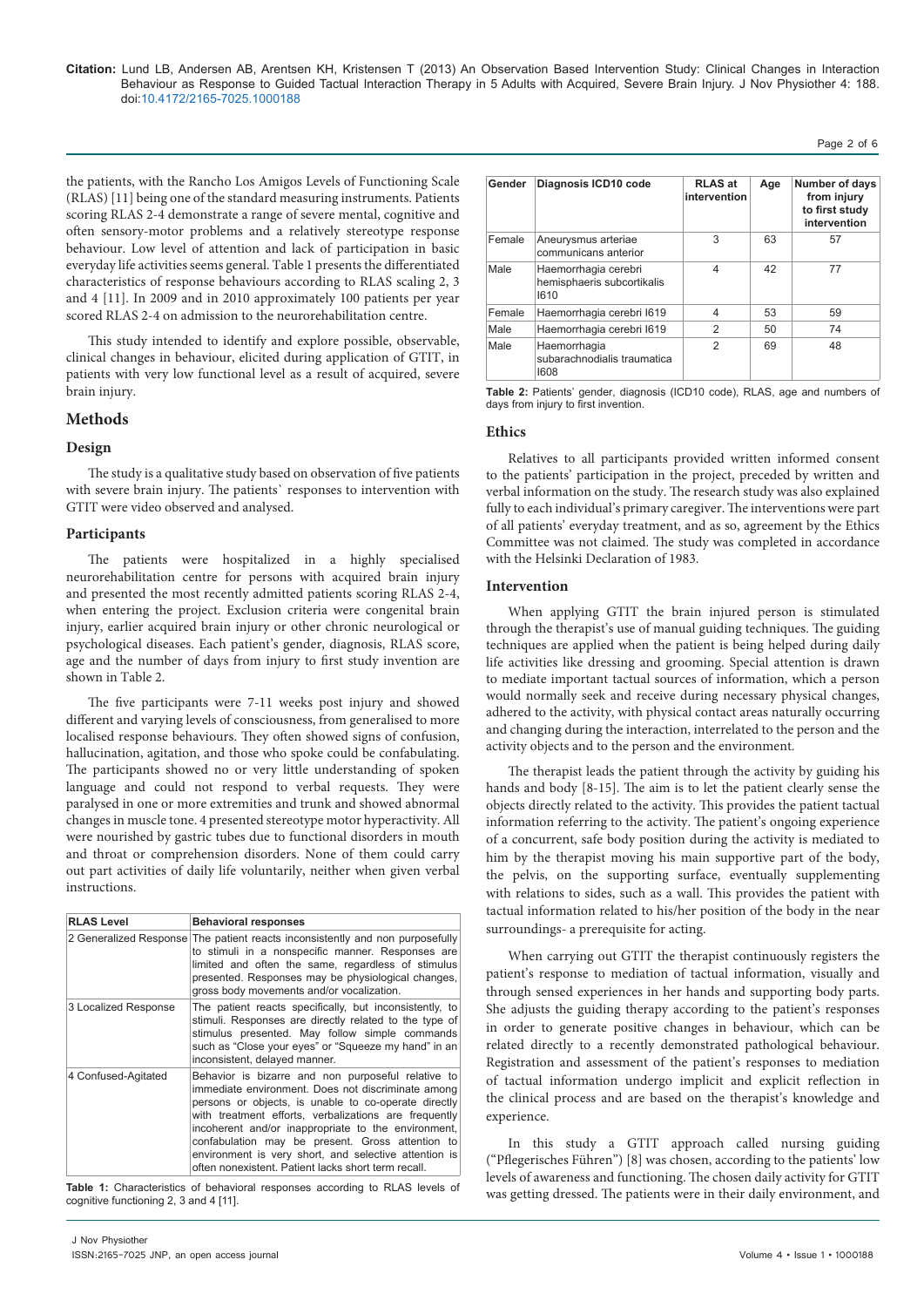# Page 3 of 6

|                | Code           |                                                                                                                                                                   | в              | C              | D                       | E              | F              | I alt          |
|----------------|----------------|-------------------------------------------------------------------------------------------------------------------------------------------------------------------|----------------|----------------|-------------------------|----------------|----------------|----------------|
|                |                | Main type: Normalisation of muscle tone, as reduction or building up, making postural adjustments<br>or other movements possible                                  |                |                |                         |                |                |                |
| 1              | TNHR-A         | Coughs and clears throat on applied tactual information related to the activity                                                                                   | $\overline{2}$ |                |                         |                | 3              | 5              |
| 2              | TNHR-P         | Coughs and clears throat on applied tactual information related to the position of the body                                                                       |                | 3              |                         |                | 5              | 8              |
| 3              | TNSUK-P        | Sighs on applied tactual information related to the position of the body                                                                                          | 3              |                |                         |                |                | 3              |
| $\overline{4}$ | TNA-P          | Asymmetrical facial expression turns symmetrical on applied tactual information related to the<br>position of the body                                            |                | 3              |                         | 5              |                | 8              |
| 5              | TNT-P          | Separation movements between upper and lower trunk observed in not passively moveable<br>trunk on applied tactual information related to the position of the body |                |                |                         |                | $\overline{2}$ | $\overline{2}$ |
| 6              | TNH-A          | Constantly clenched hand opens on applied tactual information related to the activity                                                                             |                |                | $\overline{2}$          |                |                | $\overline{2}$ |
| $\overline{7}$ | TNHM-P         | Misaligned head moves to midline on applied tactual information related to position of the body                                                                   |                | $\overline{2}$ | 4                       |                | $\overline{2}$ | 8              |
| 8              | <b>TNEN-P</b>  | Continuously raised extremity is placed on surface/body on tactual information related to the<br>position of the body                                             |                |                | $\overline{\mathbf{4}}$ |                |                | 4              |
| 9              | TNR-P          | Relatively quick respiration turns deeper and slower on applied tactual information on the position<br>of the body                                                |                | $\overline{4}$ |                         |                |                | 4              |
| 10             | TNM-A          | Closes (constantly open) mouth on applied tactual information related to the activity                                                                             |                |                |                         |                | 3              | 3              |
| 11             | TNM-P          | Closes (constantly open) mouth on applied tactual information related to the position of the body                                                                 |                |                | $\overline{2}$          |                | 10             | 12             |
| 12             | TNS-A          | Swallows on applied tactual information related to the activity                                                                                                   |                | $\overline{2}$ |                         |                |                | $\overline{2}$ |
| 13             | TNS-P          | Swallows on applied tactual information related to position of the body                                                                                           |                | $\overline{2}$ |                         | 3              | 4              | 9              |
| 14             | TNKIS-P        | Erects/aligns body in sitting on applied tactual information related to the position of the body                                                                  |                |                | 2                       |                |                | $\overline{2}$ |
|                |                | Main type: Decrease or cessation in hyperactivity                                                                                                                 |                |                |                         |                |                |                |
| 15             | <b>MUSTI-A</b> | Motor hyperactivity ceases/stops on applied tactual information related to the activity                                                                           |                |                |                         | 5              | 6              | 11             |
| 16             | <b>MUSTI-P</b> | Motor hyperactivity ceases/stops on applied tactual information related to the position of the<br>body                                                            |                | 5              | 5                       | 16             | 15             | 41             |
| 17             | TMO-P          | Cease of excessive talking/mumbling/sounds/wails on applied tactual information related to position<br>of the body                                                |                | $\overline{4}$ |                         | 3              |                | $\overline{7}$ |
| 18             | TMO-A          | Cease of excessive talking/mumbling/sounds/wails on applied tactual information related to activity                                                               |                | 3              |                         |                |                | 3              |
|                |                | Main type: Changes in the direction or expression of the eyes                                                                                                     |                |                |                         |                |                |                |
| 19             | LØ-P           | Closes eyes on applied tactual information related to the position of the body                                                                                    | $\overline{2}$ | 3              |                         |                |                | 5              |
| 20             | <b>BL/EA-P</b> | Glance " tins" on applied tactual information related to the position of the body                                                                                 | 11             | 13             |                         |                | 18             | 42             |
| 21             | BL/EA-A        | Glance "tins" on applied tactual information related to the activity fortinnede gine hedder glazed<br>eyes                                                        |                | $\overline{2}$ |                         |                |                | $\overline{2}$ |
| 22             | BLO-P          | Glance elevates on applied tactual information related to the position of the body                                                                                | 44             | 9              | 19                      |                | 6              | 78             |
| 23             | BLO-A          | Glance elevates on applied tactual information related to the activity                                                                                            | 8              |                | 6                       |                |                | 14             |
| 24             | ØIB-A          | Excessive winking stops on applied tactual information related to the activity                                                                                    |                |                | $\overline{2}$          |                |                | $\overline{2}$ |
| 25             | OAB-A          | Eyes direct to activity on applied tactual information related to the activity                                                                                    | 9              | $\overline{4}$ |                         |                |                | 13             |
| 26             | OUP-P          | Eyes direct to surface or body on surface on applied tactual information related to the position $ 4 $<br>of the body                                             |                |                |                         |                |                | 4              |
|                |                | Main type: Active adjustments to or participation in the specific situation                                                                                       |                |                |                         |                |                |                |
| 27             | SAFKA-A        | Moves body part or extremity, easing the carry out of the activity on applied tactual information $ 4 $<br>related to the activity                                |                | 2              |                         |                |                | 6              |
| 28             | SAFDA-A        | Takes over and completes activity component on applied tactual information related to the activity                                                                | $\overline{2}$ |                | 2                       |                |                | 4              |
| 29             | SAFDA-P        | Takes over and completes activity component on applied tactual information related to the posi-[2]<br>tion of the body                                            |                |                |                         |                |                | 2              |
| 30             | SADA-A         | Participates actively in activity component on applied tactual information related to the activity                                                                | 3              | $\overline{4}$ | 6                       |                |                | 13             |
| 31             | SACDA-P        | Checks activity component (garment's location on body) on applied tactual information related 3<br>to the position of the body                                    |                |                |                         |                |                | 3              |
| 32             | TOMG-P         | Adjusts environment to position of the body/situation on applied tactual information related to<br>tactual information related to the position of the body        |                | 5              |                         |                |                | 5              |
| 33             | OAH-A          | Hand moves to activity subject on applied tactual information related to the activity                                                                             | $\overline{2}$ |                | 6                       | $\overline{2}$ |                | 10             |
| 34             | TKPU-P         | Adjusts body part/extremity to general position on surface on applied tactual information related 2<br>to the position of the body                                |                | 9              | $\overline{2}$          |                | 3              | 16             |
| In all         |                |                                                                                                                                                                   |                |                |                         | 353            |                |                |
|                |                |                                                                                                                                                                   |                |                |                         |                |                |                |

**Table 3:** Coding, categorisation and totalisation of clinical changes in behaviour in patients B-F following second consensus selection. Codes reflect working code abbreviations for subtypes in Danish.

their starting point of reference was lying on a relatively firm treatment bed next to a wall in their single room on the ward.

**Data collection** 

Each patient was guided 3 times; four patients in three consecutive days and one patient within 4 days. Each intervention lasted approximately 20 minutes. All interventions were video recorded with two cameras; one stationary camera recorded the entire person, whereas a hand held camera focused on the person's face. Subsequently, both synchronous recordings were merged on the same display.

The interventions were carried out by four project therapists who did not know the patients beforehand. Each patient was treated by the same therapist during all three interventions.

All project therapists were specifically and equally trained in GTIT and had 8-12 years of experience in applying the treatment model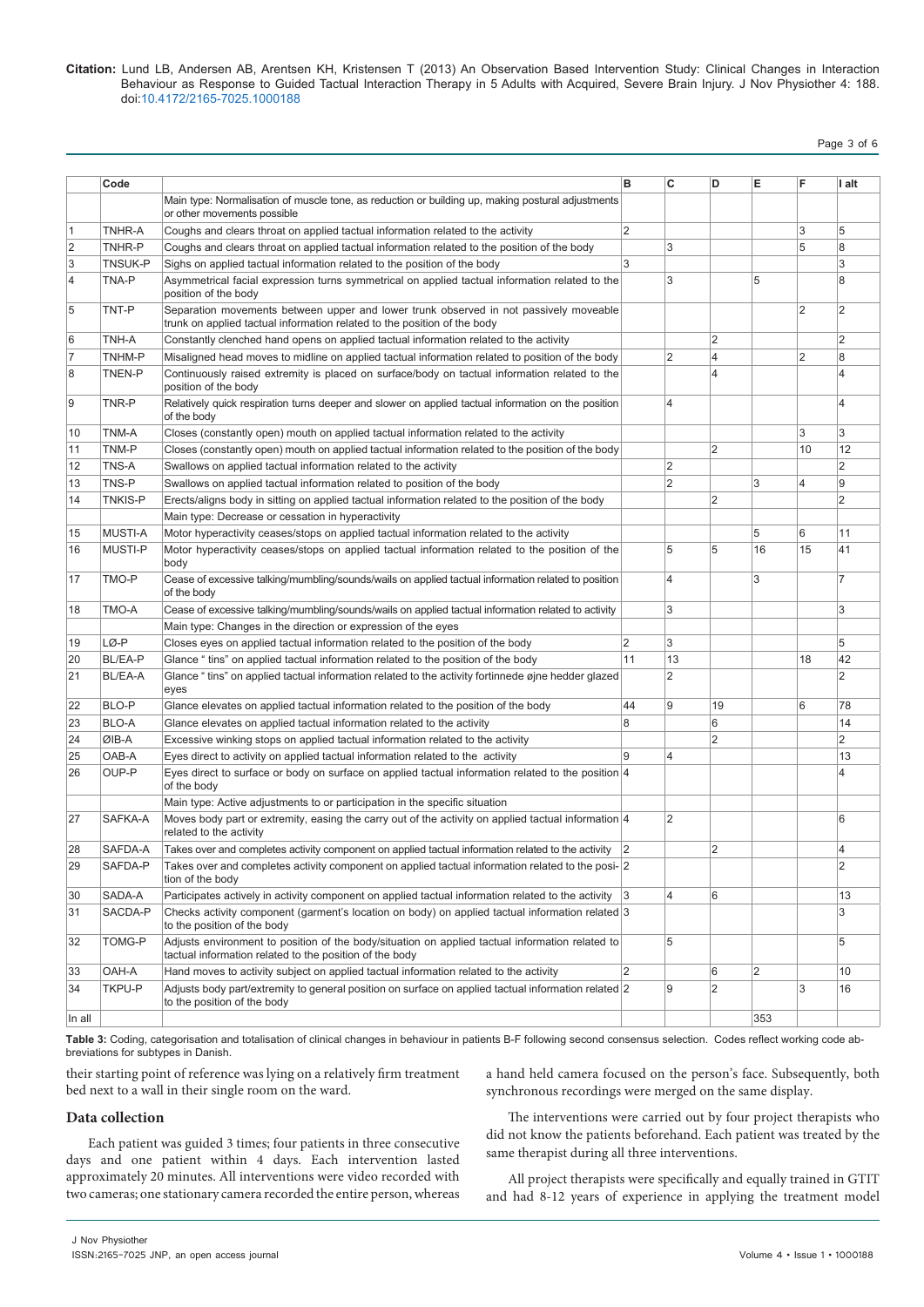to patients with acquired, severe brain injury. Their professional statuses were one physiotherapist, two occupational therapists and one registered nurse.

A pilot data collection from interventions applied to two other patients with same inclusion criteria was analysed before the project started.

# **Data analysis**

Video recordings of the 15 interventions were analysed in order to collect observable, clinical changes in behaviour, which could be interpreted as positive changes. These changes in behaviour included changes in muscular activity and adjustments to and active participations in activities of daily living.

The changes in behaviour

• had to be immediately related to the therapist's mediated tactual information source regarding the patient's position or activity, according to GTIT [5,8]

• should show a change towards less pathological behaviour [9,16]

• occurred at least twice within one treatment; this criteria was chosen in order to diminish occurrence by coincidence, and yet to open up for beginning signs of changes in behaviour in this very weak patient group

• could be of short term duration [7,8,10]

All 15 interventions were analysed three times; once individually by 3 different investigators and twice in groups of three investigators set in different constellations. One external investigator, a physiotherapist, took part in all three analysis sessions in all five cases. In both group analyses all three investigators had to agree fully that the selected changes in behaviour were positive, meaning that they showed a change towards less pathological behaviour. All interventions were analysed by at least four different investigators.

All clinical changes in behaviour underwent thorough descriptions of their specific individual expressions, related to each patient's pathological behaviour immediately prior to the induced tactual information. During this analysis process different subtypes and main types were identified, described and interpreted according to their manifestations and representations in each patient.

#### **Results**

Clinical changes in behaviour were identified in each of the five project persons and in all 15 individually tailored sessions. Table 3 presents an overview of the findings.

Table 3 presents a total of 353 clinical changes in behaviour which appeared during the interventions. The clinical changes in behaviour consisted of 34 identified subtypes. The subtypes were categorised into 4 main types, based on their kind of expressions. Identical subtypes of clinical changes in behaviour could appear several times in each individual patient. Most subtypes were observed in more patients.

Few subtypes which did not fit into the 4 main types were left out.

The four main types, categories, were:

• Normalisation of muscle tone- As a reduction or building up, making postural adjustments or other movements possible

- Decrease in or cessation of hyperactivity
- Changes in the direction and/or expression of the eyes

#### • Active adjustments to or participation in the specific situation

All five patients showed clinical changes in behaviour within the main type "Normalisation of muscle tone". Four of the five patients also showed changes within the other three main types: "Decrease in or cessation of hyperactivity", "Changes in the direction and/or expression of the eyes" and "Active adjustment to or participation in the specific situation". All patients showed clinical changes in behaviour with respect to both induced information about the position (in total 263 times) and induced information about the activity (in total 90 times).

In the following, observations and interpretations of clinical changes in behaviour are illustrated. Each description represents a subtype from one of the 4 main types.

### **Normalisation of muscle tone**

**As a reduction or building up, making postural adjustments or other movements possible:** Patient C was lying on the treatment bed. His facial expression was asymmetrical, especially in the areas of mouth and cheek, due to pathologically build up muscle tone in the right side of his face. During the intervention a facial adjustment was observed: as the therapist moved the patient's pelvis on the surface of the plinth, as part of a GTIT dressing activity, the right side of patient C's face relaxed, turning his face symmetrical.

We interpret patient C's increased facial muscle tension being a compensation for reduced or lacking sense of body position in room. As patient C's pelvis is moved on the treatment table according to GTIT, the position of his body on the surface is made clear to him, providing him a feeling of body stability in relation to the treatment table. The sensed postural safety enables him to let go of the pathological facial tension.

Another type of normalisation of muscle tension is building up of muscle tone. Patient B was being dressed, having been moved from lying on the treatment table. She sat with a lightly flexed position in her back and neck, facing the floor. The therapist put on patient B's socks according to GTIT. Having got one sock on a foot, the therapist moved patient B's pelvis on the seat of the chair, whereby patient B actively extended her trunk and neck and sat up normally.

According to our interpretation, patient B attempts to balance by lowering her body's center of gravity, pulling her body into a bent position. As patient B`s pelvis is moved on the surface, she feels her supporting surface and accordingly can let go of the hyperactive tension in her trunk flexors and successively adjusts her body's position on the chair, moving up against gravity and erecting in the sitting position.

#### **Decrease in or cessation of hyperactivity**

This type of clinical change in behaviour was observed, for example, in patient E, lying on the treatment bed. For 17 seconds his right arm had been extended and raised, pointing at the ceiling, with the fingers continuously moving restlessly, as his trousers were pulled up and over his buttocks. As the therapist moved patient E's pelvis on the supporting surface, as part of the dressing activity according to GTIT, patient E rested his right hand on his chest and stopped moving his fingers.

We interpret patient E`s stereotyped and restless movements being his way of coping under- or overstimulation, based on a lack of understanding the stimuli being at his disposal. As the therapist moves patient E´s pelvis on the treatment table, his contact to the surface grows so clear to him that he can let go off the hyperactive movements with his hand and arm. He can direct his attention to an appropriate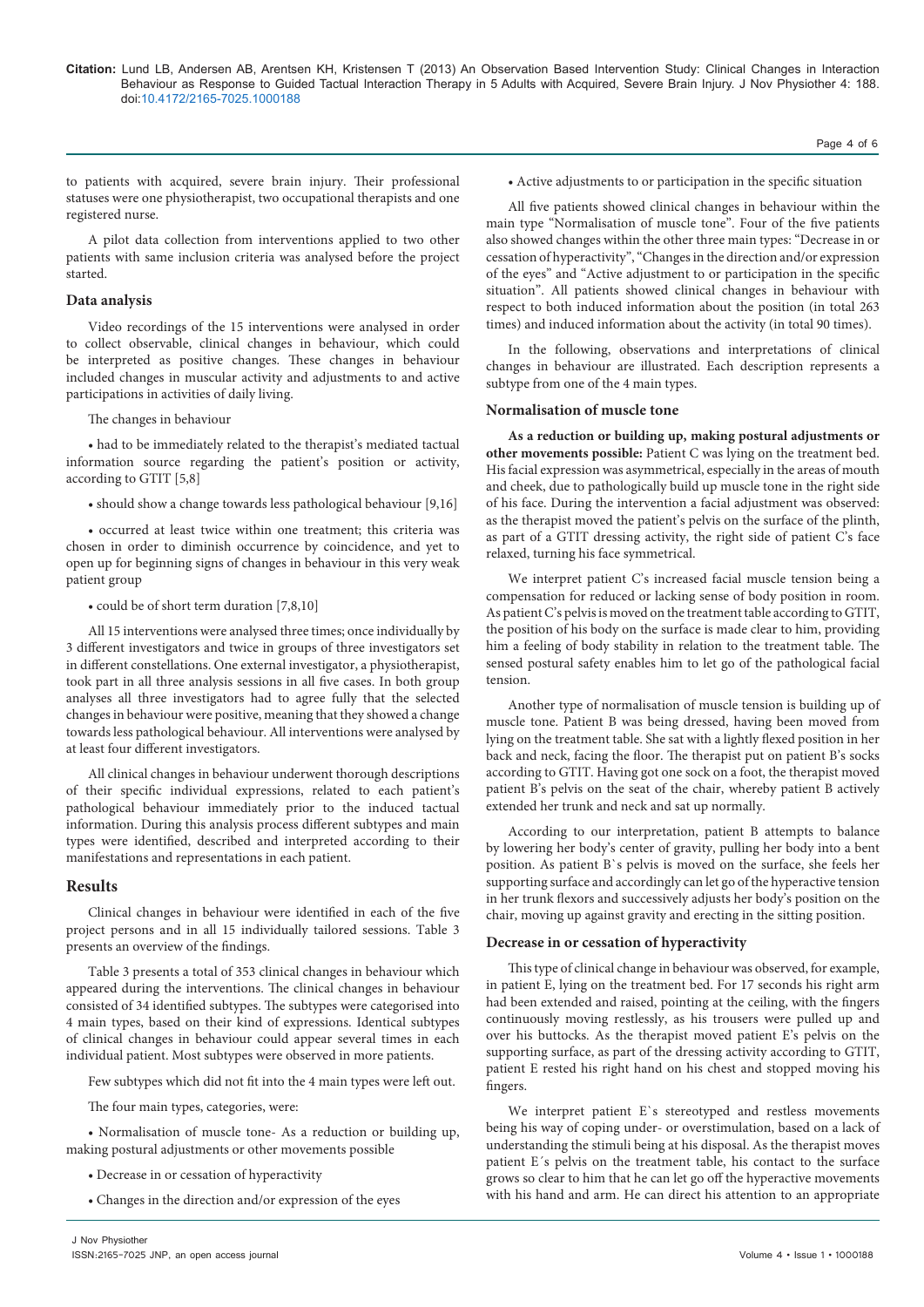source belonging to the activity that is tactual inputs to his pelvis referring to the position of his body during the activity.

#### **Changes in the direction and/or expression of the eyes**

In patient B we observed a clinical change in behaviour, characterised by her glance becoming directed to the actual activity. Patient B was at this moment sitting on the treatment bed, supported from the back and to the right side. She was helped putting on a blouse according to GTIT. Initially patient B did not direct her glance to the activity, having the blouse put on. With her hands lying in her lap, the therapist brought the sleeve of the blouse directly and clearly over her one hand. In that moment patient B directed her glance to her arm and to the sleeve.

As the therapist in this chosen example clarifies the activity by entirely focusing on and inducing the stimuli being relevant to this part of the activity, it turns possible for patient B to direct the glance to the ongoing activity, according to our interpretation.

#### **Active adjustment to or participation in the specific situation**

Patient C was observed in a dressing situation, sitting on a chair with a table at his side. During applied GTIT the sleeve of the shirt touched patient C's hand clearly, upon which he started moving his fingers and actively moved his hand into the sleeve. He then stretched his arm, whereby the sleeve reached the shoulder. The starting point was the hand lying passively in the patient C's lap.

As the therapist clarifies the activity, bringing the sleeve directly onto the patient's hand, patient C is given the possibility to comprehend what is happening, and he can accordingly take brief, active part in the ongoing activity is our interpretation.

# **Discussion**

The observed four main types, categories, of clinical changes in behaviour in the present study are in accordance with "Short term changes", "Short term effects" and "Kurzfristige Verhaltensveränderungen" referred to in previous textbooks [7,8,10,12- 16]. They show close similarity to highlighted groups of clinical changes in behaviour and their presumed perceptual organisation levels in two more recent publications on the treatment model (5, 8). The participants in the present study entirely represent persons with acquired very severe brain injury, whereas the intervention groups in the studies referred to above, are broader and less specifically described.

According to Affolter et al. [5] to Affolter [6] and to Hofer [8], different levels of perceptual organisation can be observed when a person receives tactual information [5,6,8]. These levels reflect different degrees of a person's ability to upgrade and integrate sensory modalities in perceptual processing (ibid). When a person is able to draw attention to the sensory modality being the essential one in a given situation, appropriate perceptual processing is likely to occur (ibid). Applied GTIT highlights the tactual modality and its integration with other relevant sensory modalities for appropriate interaction with the environment. An example is the observed decreases in or cessations of hyperactivity reflecting the patients' ability to draw attention to the provided tactual information. Intermodal integration between the tactual and the visual sensory systems represents a higher perceptual level of information processing and is observed when the glance is turned directly to the actual, tactually perceptible activity, as registered in subtype 25 (code OAB-A) in Table 3.

However, some categorisations into main types of clinical changes in behaviour gathered in this study can be discussed. The part dealing

with reduction of hyper tonicity, from the category "Normalisation of muscle tone", and the category "Decrease in or cessation of hyperactivity"- could both be gathered into a common category: "Decrease in or cessation of motor hyperactivity".

The main type "Active adjustment to or participation in the specific situation" in the current study is also based on the inference that subtypes within one category may relate to two different levels in regard to perceptual organisation; the lower level reflecting that the patient makes appropriate physical adaptations to the situation; the higher level reflecting that the patient demonstrates acting at partperformance level following mediated tactual information.

In the present study more types of changes regarding the direction of sight and/or the expression of glance were identified, compared to the ones mentioned in textbooks and in a publication on GTIT [5,6,8]. This may be due to the fact that one video camera entirely and closely focused on each patient's face, and to the fact that the investigators deliberately opened up for detecting minor behavioural changes because of the severity of the patients' impairments. Finally, it may be that eye movements and eye expressions appear in other kinds and combinations in patients with very severe brain injury, compared to reactions seen in a broader population of patients with brain injury. We will remain rather humble as to describing other kinds of observed changes in directions and expressions of gaze, until more and larger studies on GTIT are available.

All registered clinical changes in behaviour during GTIT were relative to each patient's pathological behaviour. Pathological behaviours varied between the patients, and foundations for positive reactions to GTIT varied accordingly. Another question is whether similar main categories of positive clinical changes in behaviour would be identified, applying GTIT to patients with different brain injury diagnoses and impairments than the ones presented in this study. Patient groups selected more specifically according to injuries and impairments might reveal different appearances of clinical changes in behaviour.

This study intended, through observation, to clarify appearance of clinical changes in behaviour in patients with very severe brain injury, as a result of applied GTIT. All treating therapists and investigators were specifically trained in GTIT and had 8-12 years of experience in applying the treatment model to patients with acquired brain injury, strengthening the validity of the study. At the same time the investigators´ pre-understanding might bias the result and arrangements to increase the validity were chosen. During video analyses all project persons were aware of their professional stance, and interpretations of the patients' behavioural responses were deliberately conducted as open minded as possible. In addition, quite rigorous criteria were set up for a patient response to be accepted as a possible, positive change in behaviour, and finally all 15 interventions were analysed in 3 rounds: 1) in individual analyses by three different persons, 2) in consensus analyses dealing with the findings from the three individual analyses and conducted by two project therapists and one investigator, and finally 3) in a second consensus analysis conducted by three investigators. The question still remains whether other investigators would find the same clinical changes in behaviour, elicited during application of GTIT. We expect persons possessing equal knowledge to reach approximately the same result.

The data collection was gathered within three following days in four project patients and within four following days in one project patient. This close timing sought to eliminate other disturbing or intrusive elements in relation to the patients' conditions.